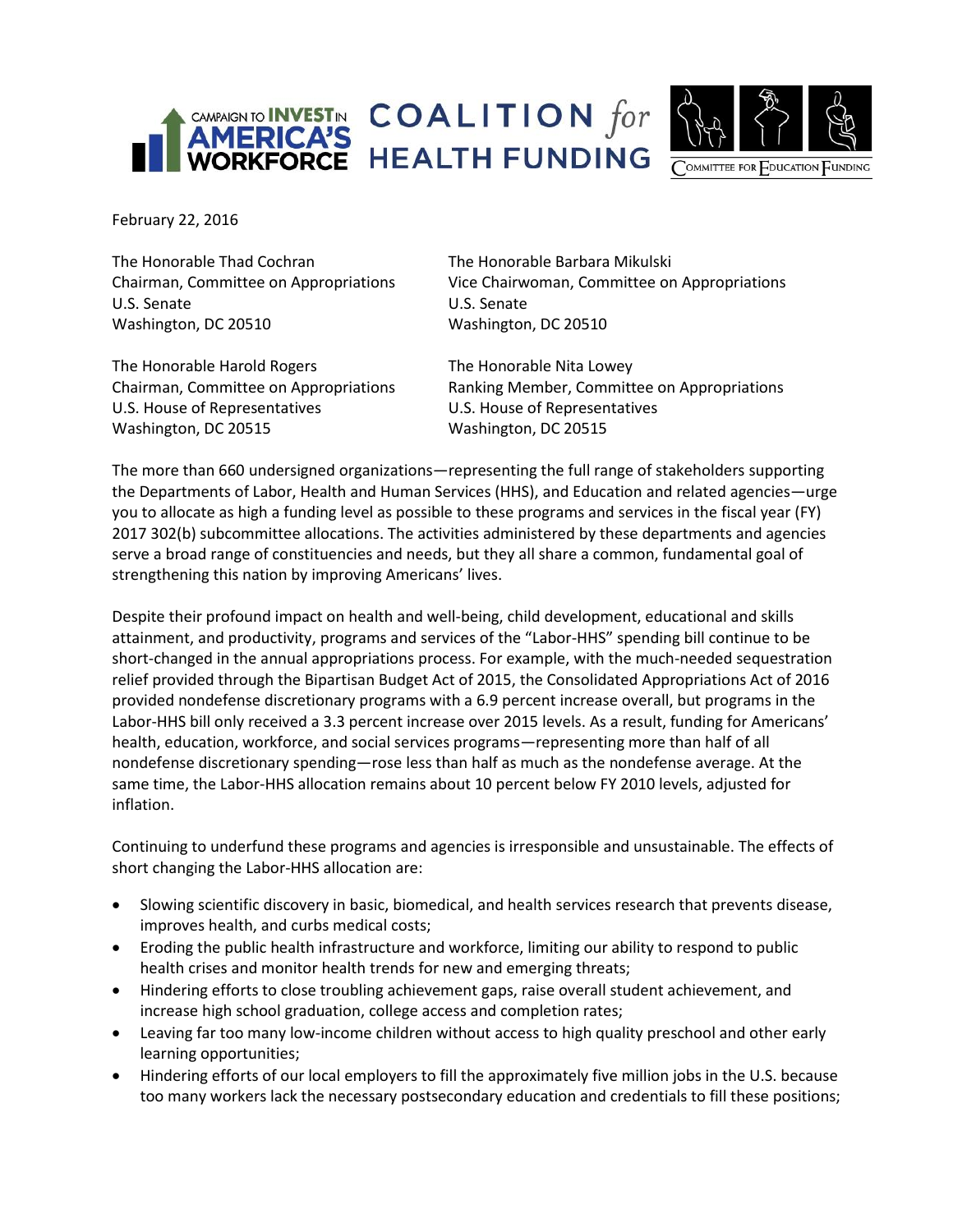- Preventing almost one million citizens from accessing the critical workforce and job training services that Congress overwhelmingly authorized last year; and
- Ignoring the needs of individuals who find themselves without a high school credential and who need a pathway back to education, employment and active citizenship.

Without an increase in the Labor-HHS 302(b) allocation, it will be virtually impossible to meaningfully increase investments in important initiatives—such as expanding medical research at the National Institutes of Health, implementing the bipartisan Every Student Succeeds Act, continuing to improve college affordability and completion, or achieving the goals contained in the bipartisan Workforce Innovation and Opportunities Act (WIOA)—without deep cuts in other equally important initiatives.

We urge lawmakers to commit to improving the lives of Americans by increasing the Labor-HHS appropriations allocation in FY 2017. If you have questions about this letter, please contact:

Emily Holubowich, Coalition for Health Funding (202-484-1100 or [eholubowich@dc-crd.com\)](mailto:eholubowich@dc-crd.com); Joel Packer, Committee for Education Funding (202-383-0083 or [JPacker@cef.org\)](mailto:JPacker@cef.org); or Bridget Brown, Campaign to Invest in America's Workforce (202-589-1790 o[r bridget@nawdp.org\)](mailto:rachelg@nationalskillscoalition.org).

Sincerely,

9to5, National Association of Working Women A World Fit For Kids! AASA, The School Superintendents Association Academic Pediatric Association Academy of Nutrition and Dietetics Academy of Radiology Research AcademyHealth ACT for NIH ActionAIDS Ad Hoc Group for Medical Research ADAP Advocacy Association (aaa+) Adult Congenital Heart Association Advocates for Children and Youth Advocates for Youth African American Health Alliance Afterschool Alliance AIDS Alabama AIDS Alliance for Women, Infants, Children, Youth & Families AIDS Project Los Angeles AIDS United Alabaster Alaska Adult Education Association Alaska Association of TRiO Programs Alaska Literacy Program All Our Kin Alliance for Aging Research Alliance for Lupus Research Alpha-1 Foundation Alzheimer's Association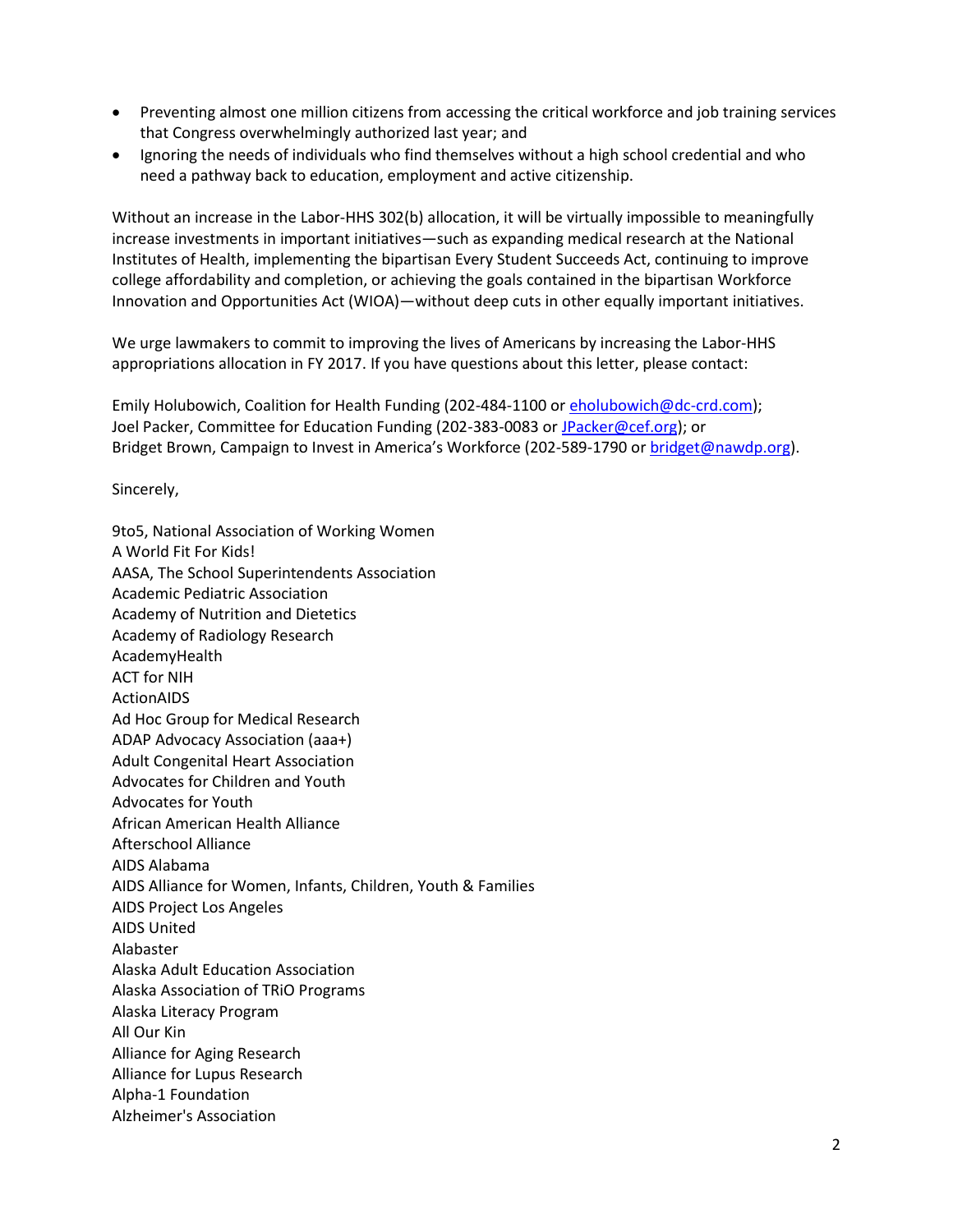American Academy of Allergy, Asthma, and Immunology American Academy of Ambulatory Care Nursing American Academy of Family Physicians American Academy of Physician Assistants American Academy of Pediatrics American Alliance of Museums American Association for Dental Research American Association for the Study of Liver Diseases American Association of Colleges of Nursing American Association of Colleges of Osteopathic Medicine American Association of Colleges of Pharmacy American Association of Colleges of Podiatric Medicine American Association of Community Colleges American Association of Neuromuscular and Electrodiagnostic Medicine American Association of University Women (AAUW) American Association on Health and Disability American Brain Coalition American Cancer Society Cancer Action Network American College of Clinical Pharmacy American College of Osteopathic Family Physicians American College of Physicians American College of Preventive Medicine American Congress of Obstetricians and Gynecologists American Council on Education American Counseling Association American Dance Therapy Association American Dental Association American Dental Education Association American Dental Hygienists' Association American Diabetes Association American Educational Research Association American Federation of State, County and Municipal Employees American Federation of Teachers American Heart Association American Hospital Association American Institute for Medical and Biological Engineering American Library Association American Lung Association American Music Therapy Association American Occupational Therapy Association American Optometric Association American Organization of Nurse Executives American Pediatric Society American Pediatric Surgical Nurses Association (APSNA) American Physiological Society American Psychiatric Association American Psychological Association American Public Health Association American School Counselor Association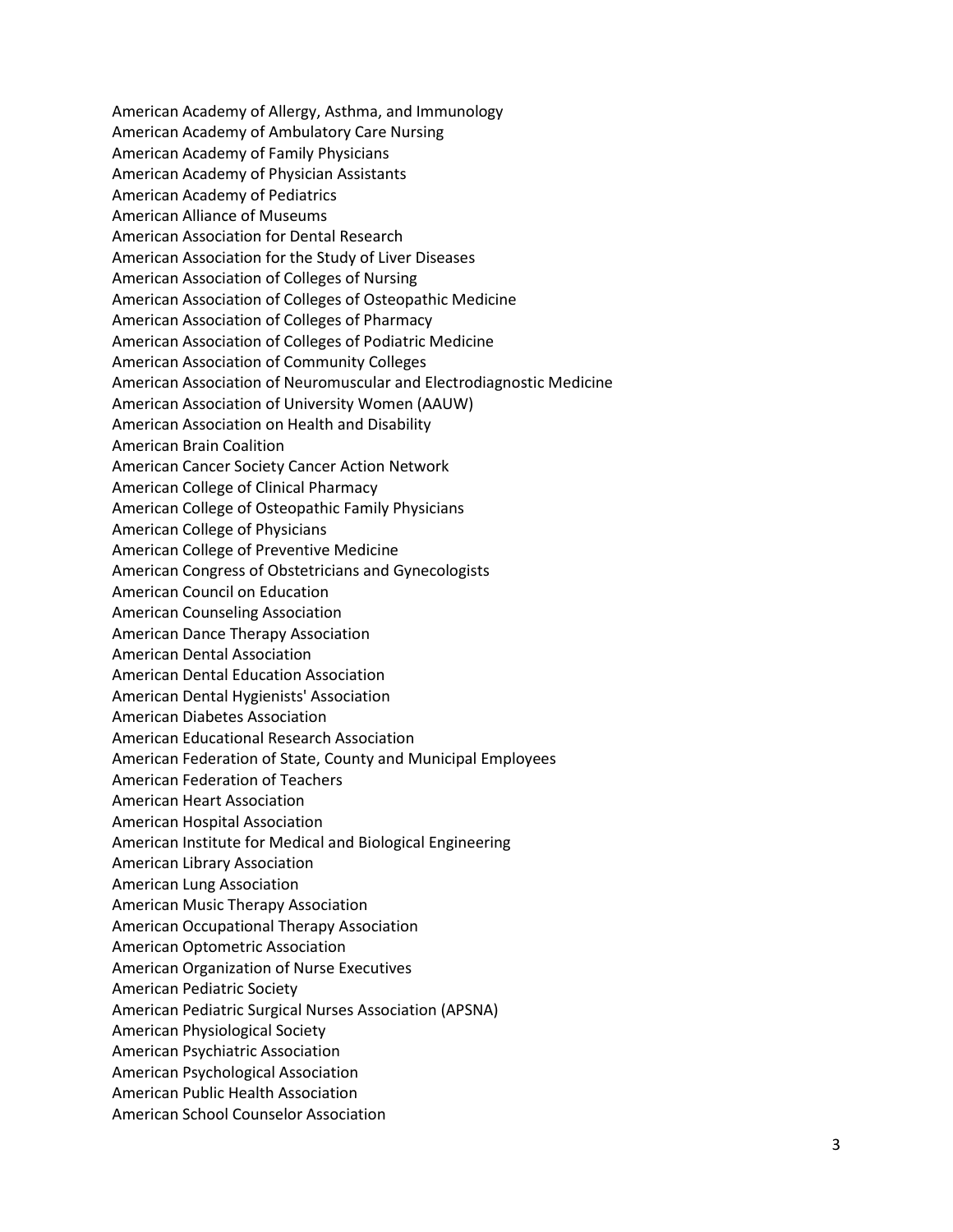American School Health Association American Sexual Health Association American Society for Biochemistry and Molecular Biology American Society for Bone and Mineral Research American Society for Clinical Laboratory Science American Society for Clinical Pathology American Society for Microbiology American Society for Nutrition American Society for Reproductive Medicine American Society of Hematology American Society of Nephrology American Society of Pediatric Nephrology American Society of Tropical Medicine and Hygiene American Sociological Association American Speech -Language -Hearing Association American Statistical Association America's Essential Hospitals APLA Health & Wellness Arizona Association for Lifelong Learning Arizona Center for Disability Law Arkansas Advocates for Children and Families Arkansas Association of Student Assistance Programs Arkansas PTA Arkansas Public Health Association Arthritis Foundation ASCD Asian & Pacific Islander American Health Forum Association for Career and Technical Education Association for Clinical and Translational Science Association for Equality and Excellence in Education Association for Living History, Farm and Agricultural Museums Association for Professionals in Infection Control and Epidemiology Association for Psychological Science Association for Research in Otolaryngology Association for Research in Vision and Ophthalmology Association of Academic Health Sciences Libraries Association of American Cancer Institutes Association of American Medical Colleges Association of American Universities Association of American Veterinary Medical Colleges Association of Asian Pacific Community Health Organization s Association of Assistive Technology Act Programs Association of Clinicians for the Underserved Association of Community Health Nursing Educators Association of Educational Service Agencies Association of Farmworker Opportunity Programs Association of Independent Research Institutes Association of Jesuit Colleges and Universities Association of Maternal & Child Health Programs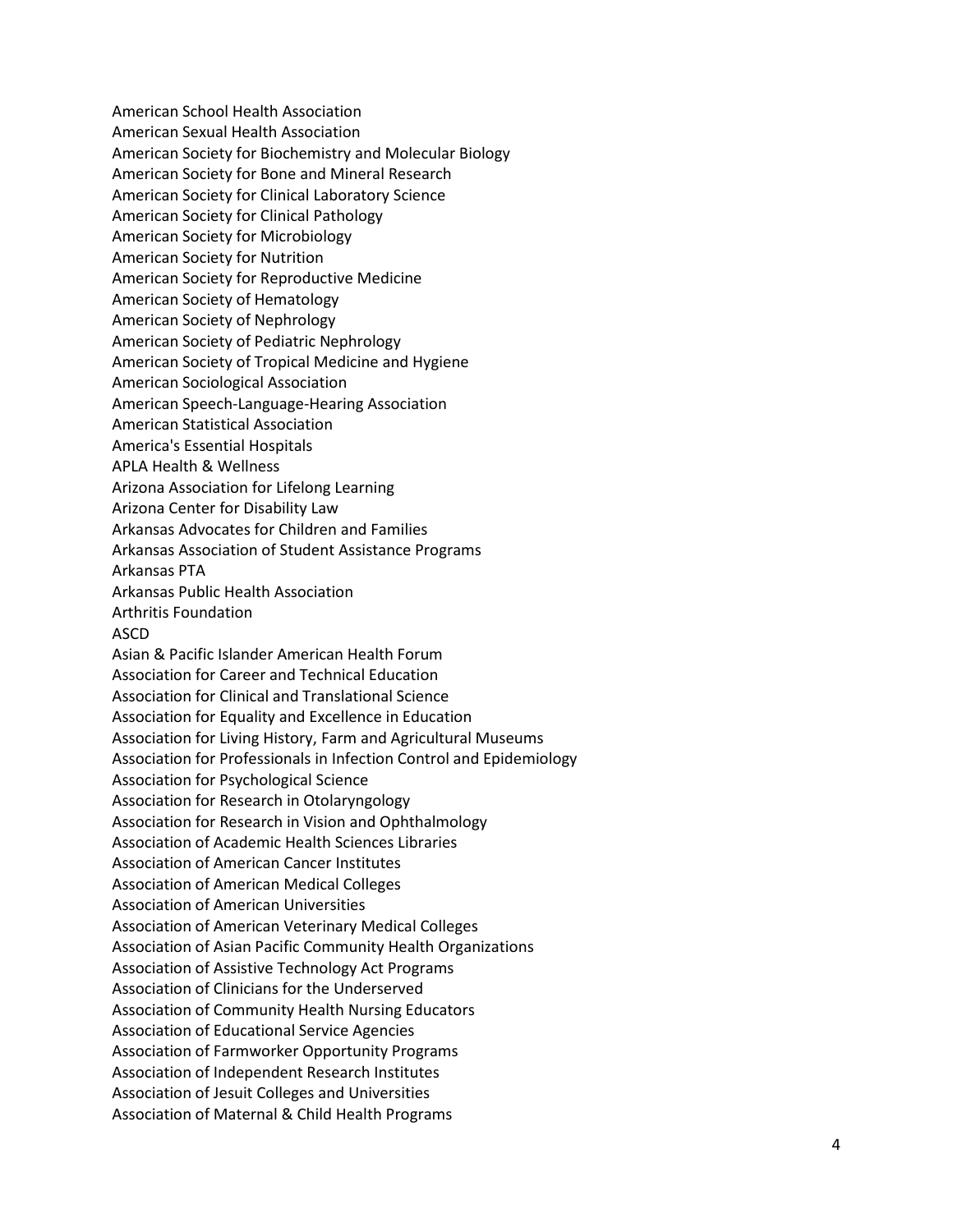Association of Medical School Pediatric Department Chairs Association of Minority Health Professions Schools (AMHPS) Association of Nurses in AIDS Care Association of Population Centers Association of Public and Land-grant Universities Association of Public Health Laboratories Association of Rehabilitation Nurses Association of School Business Officials International Association of Schools and Programs of Public Health Association of Science-Technology Centers Association of State and Territorial Health Officials Association of University Centers on Disabilities Association of Women's Health, Obstetric and Neonatal Nurses Asthma and Allergy Foundation of America Augustus F. Hawkins Foundation Autism Housing Pathways, Inc. Avery's Angels Gastroschisis Foundation Biophysical Society Blue Faery: The Adrienne Wilson Liver Cancer Association Boston Public Health Commission Brain Injury Association of America Bryan, Ohio/University of Toledo College of Medicine Area Health Education Center, Inc. Bryn Mawr Peace Coalition Buffalo River Services, Inc. California Association of Museums California Child Care Resource and Referral Network California Council for Exceptional Children California Council of Administrators of Special Education California Polytechnic State University California State University San Marcos California State University, East Bay California State University, Fresno California State University, Los Angeles California State University, Monterey Bay California State University, Stanislaus Campaign for America's Future Caring Ambassadors Program, Inc. **CCAPP** Cedars-Sinai Center for Law and Social Policy (CLASP) Center for Science in the Public Interest Center for Women Policy Studies Ceres Community Project ChangeLab Solutions Child Care Aware® of America Child Care Law Center Children's Advocacy Institute Children's Cause for Cancer Advocacy Children's Defense Fund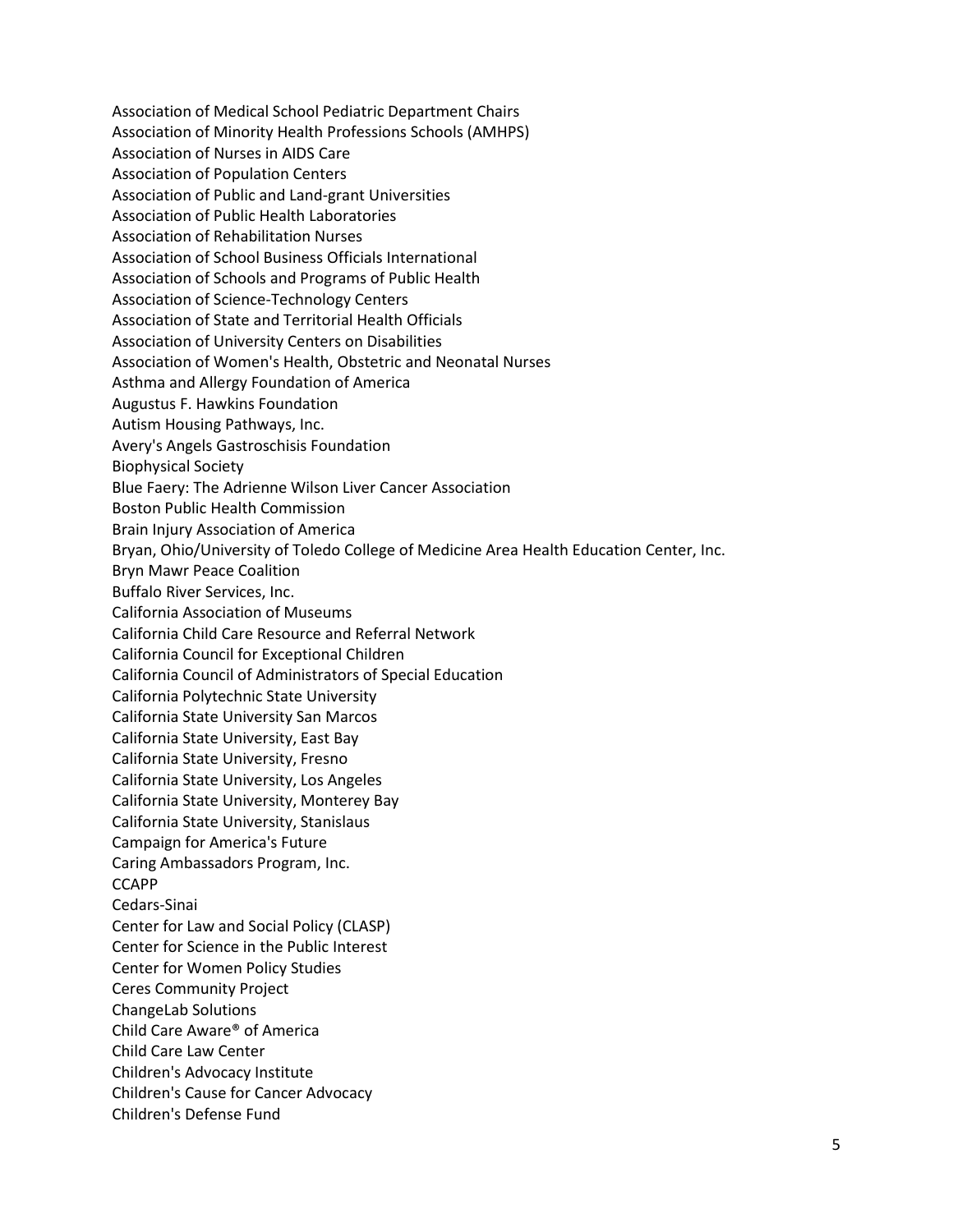Children's Environmental Health Network Children's Home Society of Washington Children's Hospital Association Children's Leadership Council Children's Mental Health Network Clearinghouse on Women's Issues Coalition for Clinical and Translational Science Coalition for Health Funding Coalition of Higher Education Assistance Organizations Coalition to Promote Research Collaborative for Enhancing Diversity in Science Colorado PTA Columbia University Commission on Adult Basic Education (COABE) Commissioned Officers Association of the U.S. Public Health Service, Inc. Committee for Education Funding Community Access National Network - CANN Community Access National Network (CANN) Community Access Unlimited Community Anti-Drug Coalitions of America (CADCA) Community Coordinated Child Care, 4-C Community Health Partners Conestoga High School Conference of Educational Administrators of Schools and Programs for the Deaf Connecticut Association for Human Services Connecticut PTA Consortium of Social Science Associations Cooley's Anemia Foundation Corporation for a Skilled Workforce CoSN (the Consortium for School Networking) Council for Adult and Experiential Learning (CAEL) Council for Exceptional Children Council for Exceptional Children - Council for Children with Behavioral Disorders Council for Exceptional Children (CEC) Miami 121 Council for Exceptional Children Chapter 606 Council for Exceptional Children Division for Research Council for Opportunity in Education Council of Administrators of Special Education, Inc. (CASE) Council of the Great City Schools Council on Social Work Education Crohn's and Colitis Foundation of America **CSH** cTp Community Health Consulting, Inc. Cure Alzheimer's Fund Cystic Fibrosis Foundation Delaware Academy of Medicine / Delaware Public Health Association Delaware PTA Delaware Public Health Association / Delaware Academy of Medicine Delaware Technical Community College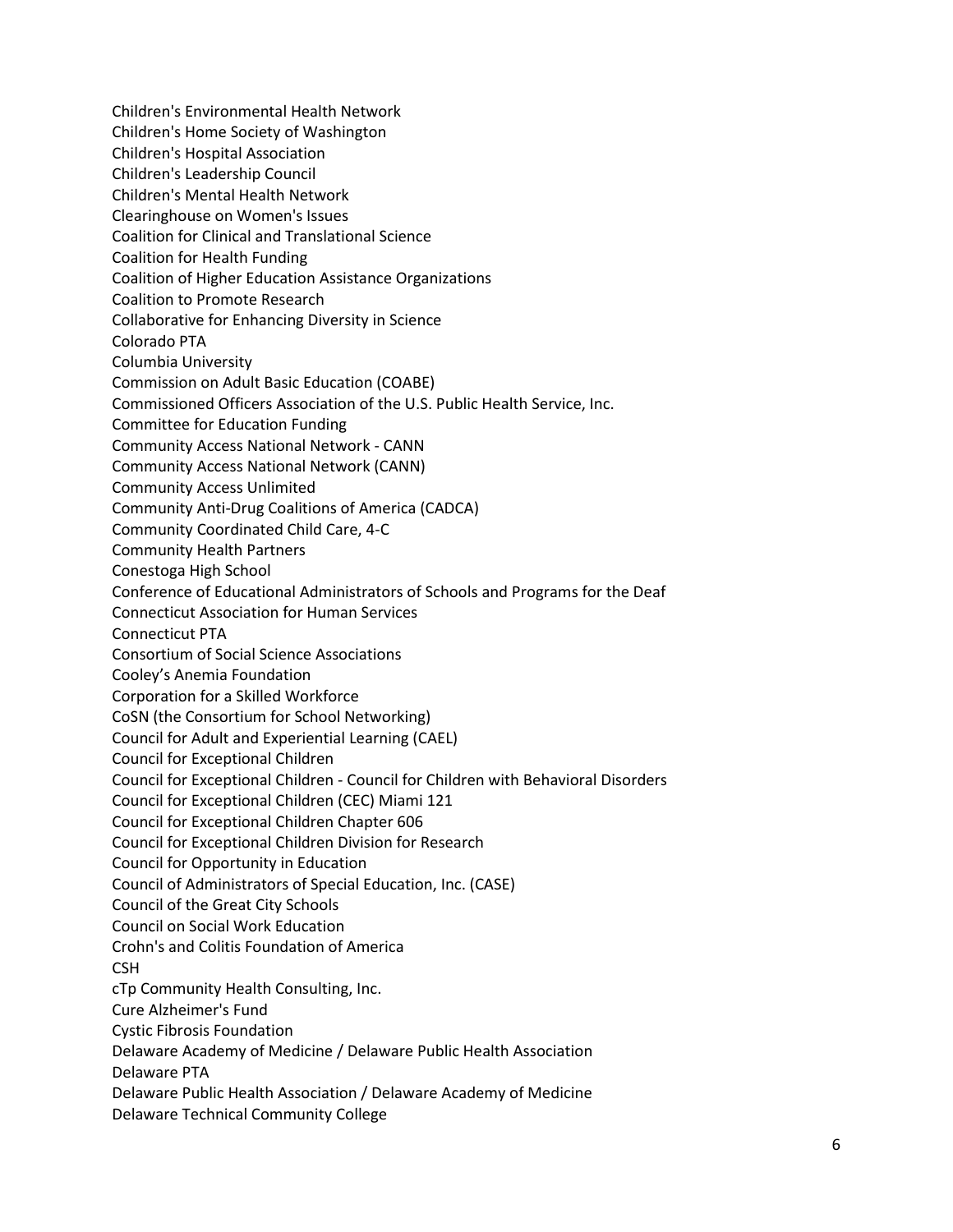Directors of Health Promotion and Education Disability Law Center of Alaska Disability Law Colorado Disability Rights Arkansas, Inc. Disability Rights California Disability Rights Center of VI Disability Rights Maine Disability Rights Mississippi Disability Rights Nebraska Disability Rights Network of Pennsylvania Disability Rights New Jersey Disability Rights New Mexico Disability Rights North Carolina Disability Rights Tennessee Disability Rights Washington Division for Early Childhood of the Council for Exceptional Children (DEC) Dixie Hollins Adult Education Center Dystonia Medical Research Foundation Early Edge California Easter Seals Easter Seals Central Texas Easter Seals North Texas Easter Seals Rio Grande Valley EDGE Consulting Endocrine Society Epilepsy Foundation Erise Williams & Associates, Inc. European PTA Every Child Matters Education Fund EveryLife Foundation for Rare Diseases Faith Partnerships, Inc. Family Voices Father Martin's Ashley Federal Lands Impacted Schools Association Federation of American Societies for Experimental Biology Federation of Associations in Behavioral and Brain Sciences First Five Years Fund First Focus Campaign for Children Florida Association of Museums Florida PTA Friends of AHRQ Friends of NCHS Friends of NIH Behavioral and Social Sciences Research Friends of NIMHD Friends of the National Institute of Dental and Craniofacial Research Futures Without Violence GBS|CIDP Foundation International Georgetown University Georgia PTA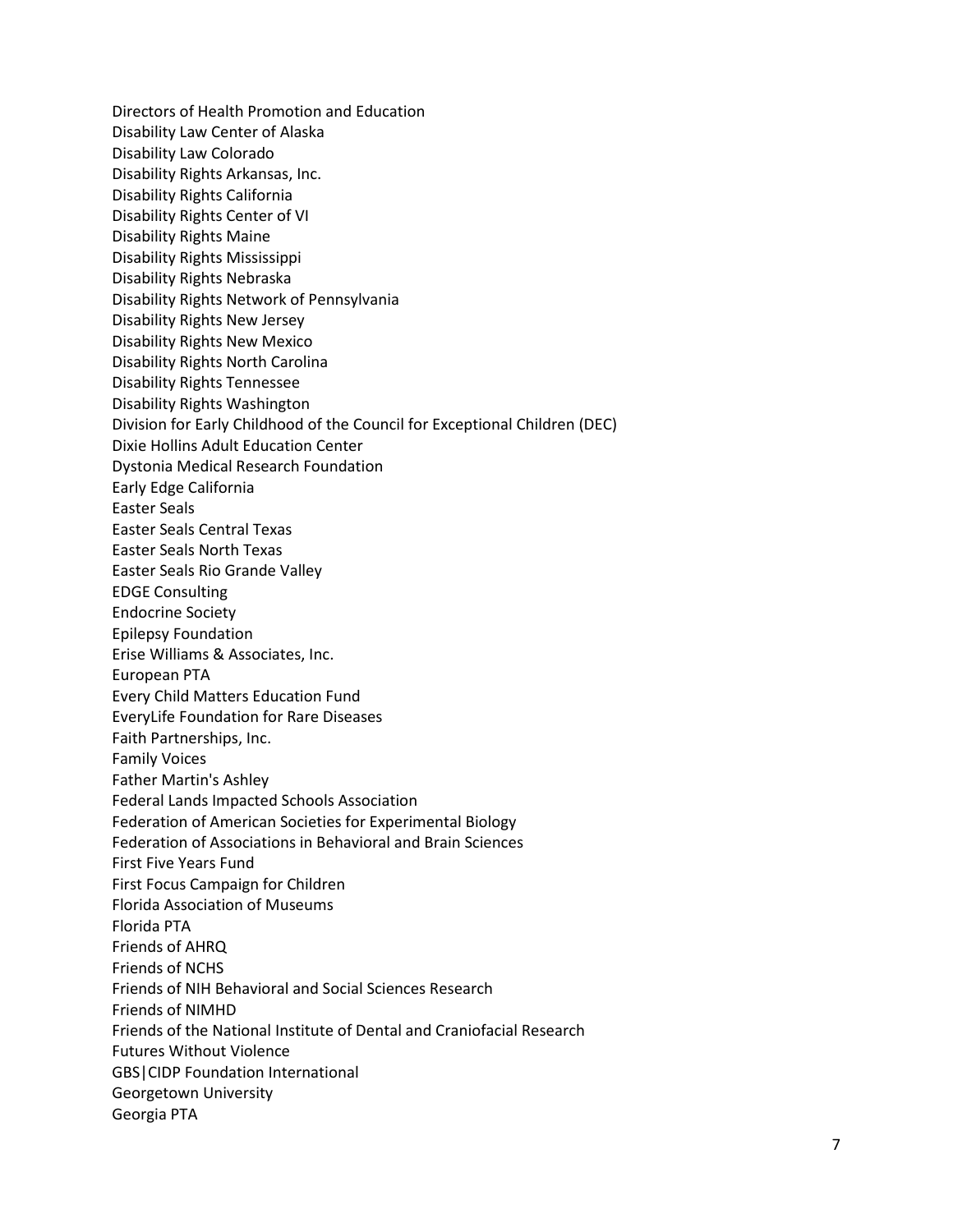Georgia Public Health Association God's Love We Deliver Goodwill Industries International Green & Healthy Homes Initiative Harris County Department of Education Health Professions and Nursing Education Coalition HealthHIV Healthy Kinder, Inc. Healthy Teen Network Heart Failure Society of America Heartland Alliance for Human Needs & Human Rights Heightened Independence and Progress Hematology/Oncology Pharmacy Association Hemophilia of Georgia Hep C Alliance Hep Free Hawaii Hepatitis B Foundation Hepatitis C Allies of Philadelphia (HepCAP) Hepatitis Foundation International Heritage Health and Housing Higher Education Loan Coalition Hispanic Dental Association (HDA) HIV Medicine Association Home Instruction for Parents of Preschool Youngsters IC&RC Idaho Public Health Association IDEA Infant Toddler Coordinators Association (ITCA) Illinois Alcohol & Drug Dependence Association Illinois Association for College Admission Counseling Immigrant Service Providers Group/Health Infectious Diseases Society of America Insight Center for Community Economic Development International Association for College Admission Counseling International Association of Forensic Nurses International Society for Technology in Education Interstitial Cystitis Association Iowa Association for College Admission Counseling Iowa MAEOPP (TRIO) Iowa Public Health Association Islamic Relief USA Jeffrey Modell Foundation Jobs for the Future JWI Kachemak Bay Campus, KPC, UAA Kansas Public Health Association Kentucky PTA Kitchen Angels Knowledge Alliance Lakeshore Foundation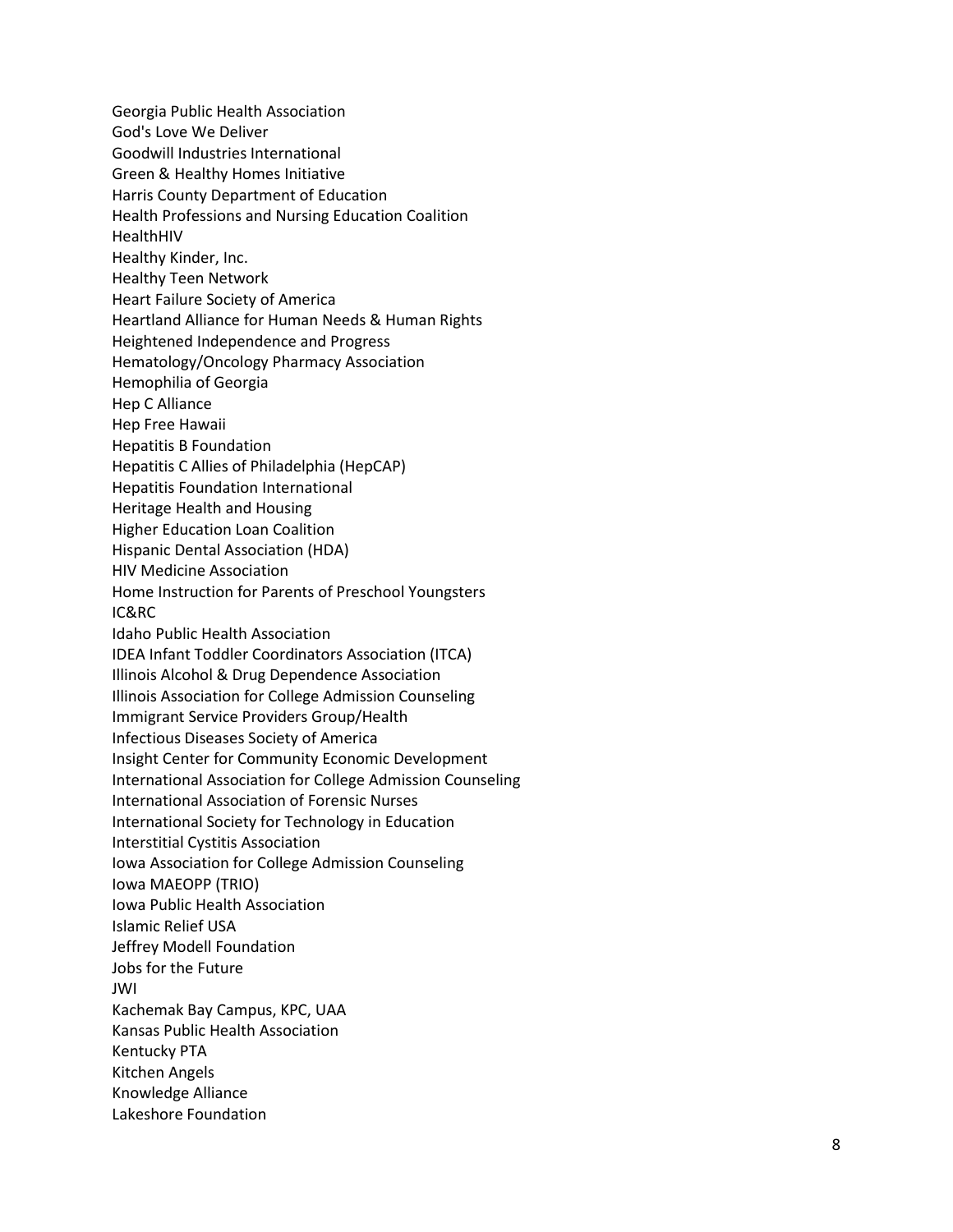LanguageArts Inc. Latino Commission on AIDS League of United Latin American Citizens Learning Disabilities Association of America Los Angeles Universal Preschool (LAUP) Louisiana Council for Exceptional Children Louisiana Public Health Association Louisiana State PTA Lupus Foundation of America Lupus Research Institute Lutheran Services in America Magnet Schools of America Maine Children's Alliance Maine PTA Maine Public Health Association Making Change For Children March of Dimes Maryland Disability Law Center Maryland Family Network Maryland PTA Maryland Public Health Association Maryland United for Peace and Justice Massachusetts PTA McHenry County College Meals on Wheels America Medical Library Association Meharry Medical College Mental Health America MENTOR: The National Mentoring Partnership Meramec Valley R -III School District Mesothelioma Applied Research Foundation Metropolitan Area Neighborhood Nutrition Alliance (MANNA) Michigan Association for College Admission Counseling Michigan Museums Association Michigan PTA Minnesota Association for College Admission Counseling Minnesota PTA Minnesota Public Health Association Missouri PTA Missouri Public Health Association Montana PTA Montana Public Health Association Morehouse School of Medicine Movement is Life Museums Alaska, Inc. NAPHSIS National AHEC Organization National Alliance for Eye and Vision Research National Alliance for Partnerships in Equity (NAPE)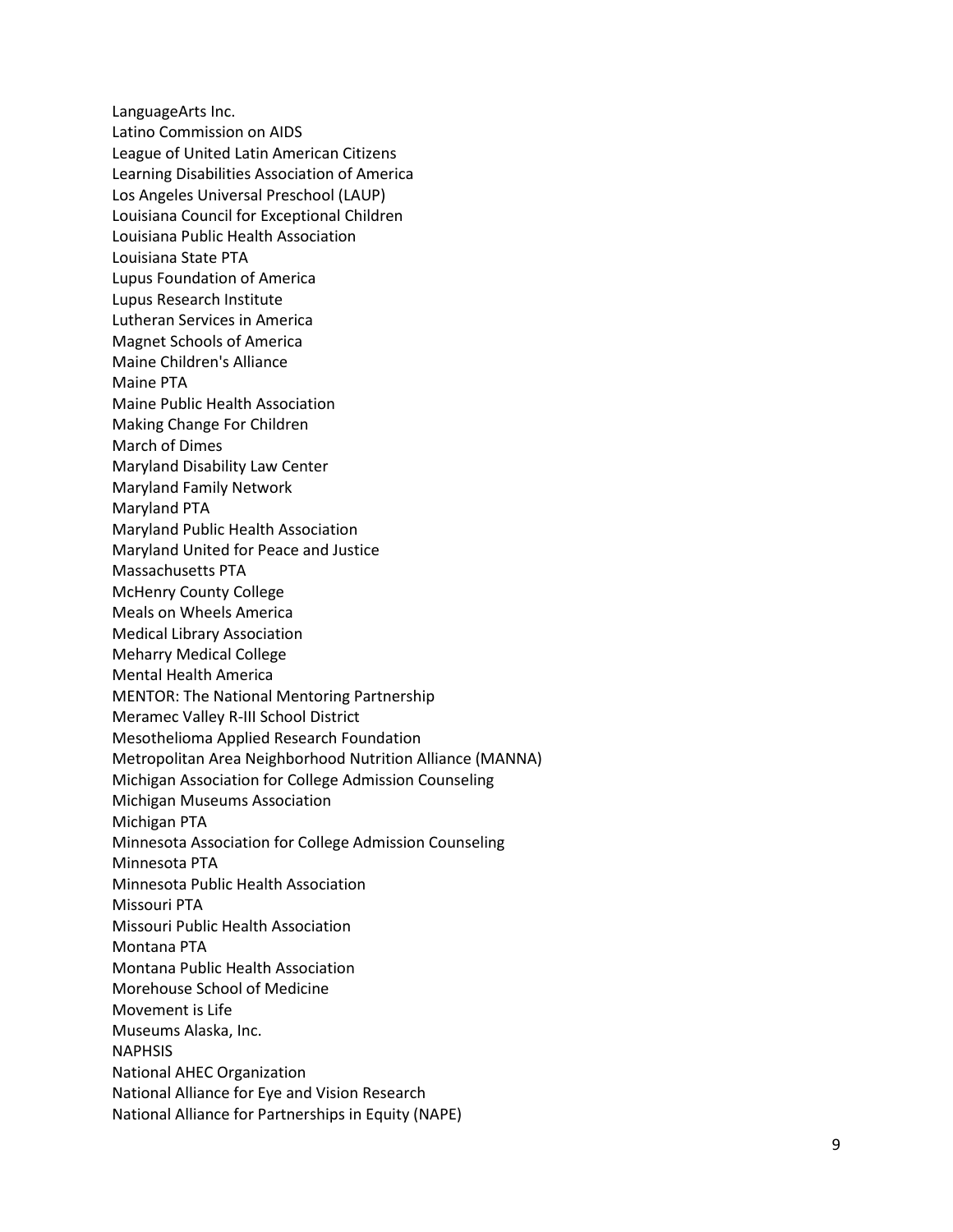National Alliance of State & Territorial AIDS Directors National Alliance on Mental Illness National Alliance on Mental Illness, Huntington National Alliance on Mental Illness, Valley of the Sun Affiliate National Alopecia Areata Foundation National Asian Pacific American Families Against Substance Abuse National Asian Pacific Center on Aging National Association for Children's Behavioral Health National Association for College Admission Counseling National Association for Music Education (NAfME) National Association for the Education of Homeless Children and Youth National Association for the Education of Young Children National Association of Area Agencies on Aging National Association of Community Health Centers National Association of Councils on Developmental Disabilities National Association of Counsel for Children National Association of County and City Health Officials National Association of Development Organizations (NADO) National Association of Federally Impacted Schools National Association of Independent Colleges and Universities National Association of Nutrition and Aging Services Programs (NANASP) National Association of Pediatric Nurse Practitioners National Association of Private Special Education Centers National Association of RSVP Directors National Association of School Psychologists National Association of Secondary School Principals National Association of Social Workers National Association of State Alcohol and Drug Abuse Directors National Association of State Directors of Career Technical Education Consortium (NASDCTEc) National Association of State Directors of Special Education National Association of State Head Injury Administrators National Association of Student Financial Aid Administrators (NASFAA) National Association of Workforce Boards National Association of Workforce Development Professionals National Birth Defects Prevention Network National Blood Clot Alliance National Board for Certified Counselors National Center for Families Learning National Center for Farmworker Health National Center for Healthy Housing National Center for Learning Disabilities National Coalition Against Domestic Violence National Coalition for Literacy National Coalition of STD Directors National Council for Adult Learning National Council for Behavioral Health National Council for Community and Education Partnerships National Council for Diversity in the Health Professions National Council of Asian Pacific Americans (NCAPA)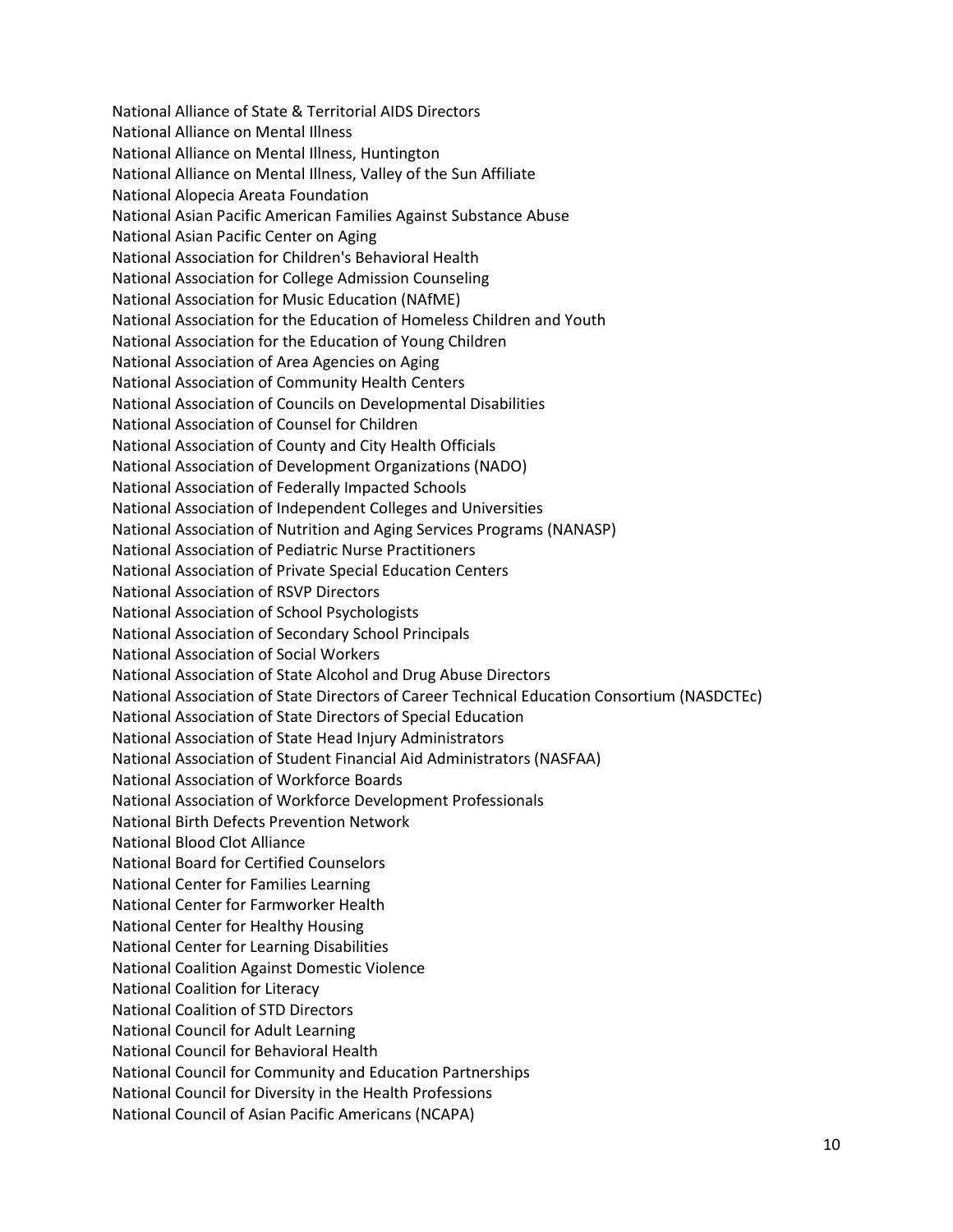National Council of Jewish Women National Council of State Director of Adult Education (NCSDAE) National Council on Aging National Disability Rights Network National Domestic Violence Hotline National Down Syndrome Congress National Education Association National Environmental Health Association National Family Planning and Reproductive Health Association National Fragile X Foundation National Fund for Workforce Solutions National Health Care for the Homeless Council National Hemophilia Foundation National High School Equivalency Program/College Assistance Migrant Program Association National Indian Impacted Schools Association National League for Nursing National Marrow Donor Program/Be The Match National Multiple Sclerosis Society National Network for Youth National Network of Public Health Institutes National Network to End Domestic Violence National Organization for Women National Patient Advocate Foundation National PTA National Recreation and Park Association National Respite Coalition National Rural Education Advocacy Coalition National Rural Education Association National Rural Recruitment and Retention Network (3RNet) National Safety Council National School Boards Association National Skills Coalition National Student Nurses' Association, Inc. National Superintendents Roundtable National Violence Prevention Network National Viral Hepatitis Roundtable National Women's Law Center Native American Disability Law Center Nebraska PTA NephCure Kidney International NETWORK, A National Catholic Social Justice Lobby Nevada PTA New American Movement for People With Disabilities New England Association for College Admission Counseling New England Museum Association New Hampshire Public Health Association New Jersey Association of Mental Health and Addiction Agencies, Inc. New Jersey Public Health Association New Mexico PTA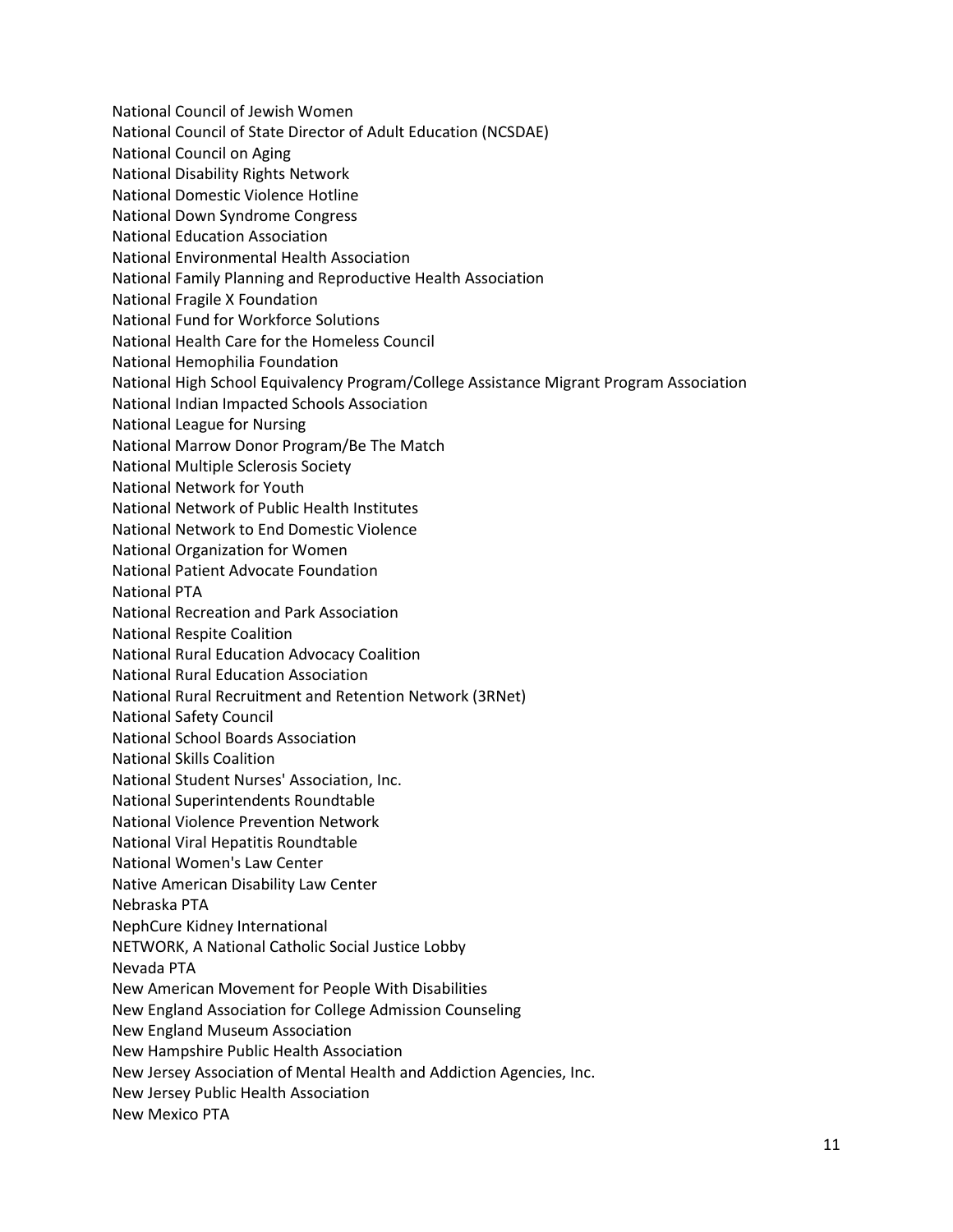New Mexico Public Health Association New Mexico Voices for Children New York State Association for College Admissions Counseling New York State Association of School Business Officials New York State Association of County Health Officials New York State PTA New York University Langone Medical Center North Carolina PTA North Carolina Society for Public Health Education North Dakota PTA North Dakota Public Health Association Northwest Association of Education Opportunity Programs Noyes Museum Ocean Township BOE Ohio PTA Ohio Public Health Association Oklahoma Museums Association Oklahoma PTA Oncology Nursing Society Oral Health America (OHA) Oregon Health & Science University Oregon PTA Oregon Public Health Association Oregon State University Oregon TRIO Association Ounce of Prevention Fund Parents as Teachers Parkinson's Action Network Partners for Our Children Partnership for America's Children Pediatric Policy Council Penn Medicine Pennsylvania Association for Adult Continuing Education Pennsylvania Association for the Education of Young Children (PennAEYC) Pennsylvania Child Care Association Pennsylvania Coalition Against Rape Pennsylvania PTA Physician Assistant Education Association Planned Parenthood Federation of America Plaquemines Federation of Teachers Population Association of America Population Council Positive Champions Speakers Bureau Inc. Potomac and Chesapeake Association For College Admission Counseling Poz Vets USA INTL Pozitively Healthy Prevent Blindness Prevention Institute Project Inform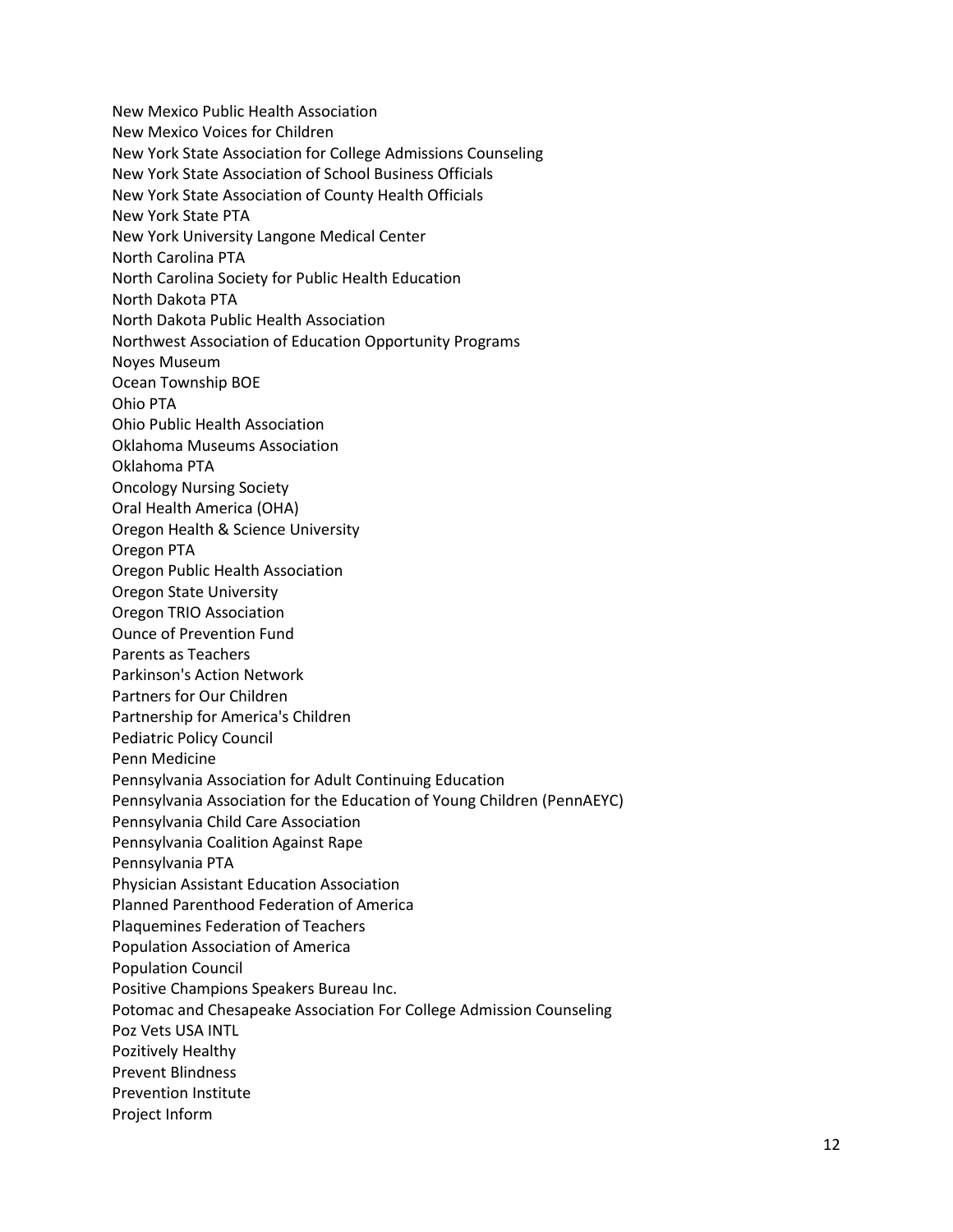**ProLiteracy** ProMedica Protection & Advocacy Project Protection and Advocacy for People with Disabilities Public Health Foundation Public Health Institute Pulmonary Hypertension Association Racial and Ethnic Health Disparities Coalition Randolph School Reach Out and Read Reading Is Fundamental Results for America Rhode Island Parent Information Network Rhode Island PTA RiverStone Health Rocky Mountain ACAC Ryan White Medical Providers Coalition Safe States Alliance San Diego State University San Jose State University Sargent Shriver National Center on Poverty Law Save the Children Action Network Scholarship America School Biz Match School Social Work Association of America School -Based Health Alliance Scleroderma Foundation SDPHA Self Advocates of Washington Seven Counties Services Sexuality Information and Education Council of the U.S. (SIECUS) Sjogren's Syndrome Foundation Society for Health Psychology - APA Division 38 Society for Maternal -Fetal Medicine Society for Neuroscience Society for Pediatric Research Society for Public Health Education Society for Research in Child Development Society for Women's Health Research (SWHR) Society of General Internal Medicine Society of Gynecologic Oncology Society of Urologic Nurses and Associates South Carolina PTA South Dakota PTA Southern Association for College Admission Counseling (SACAC) Southern California Public Health Association Spina Bifida Association St. George's University of Medicine Stony Brook University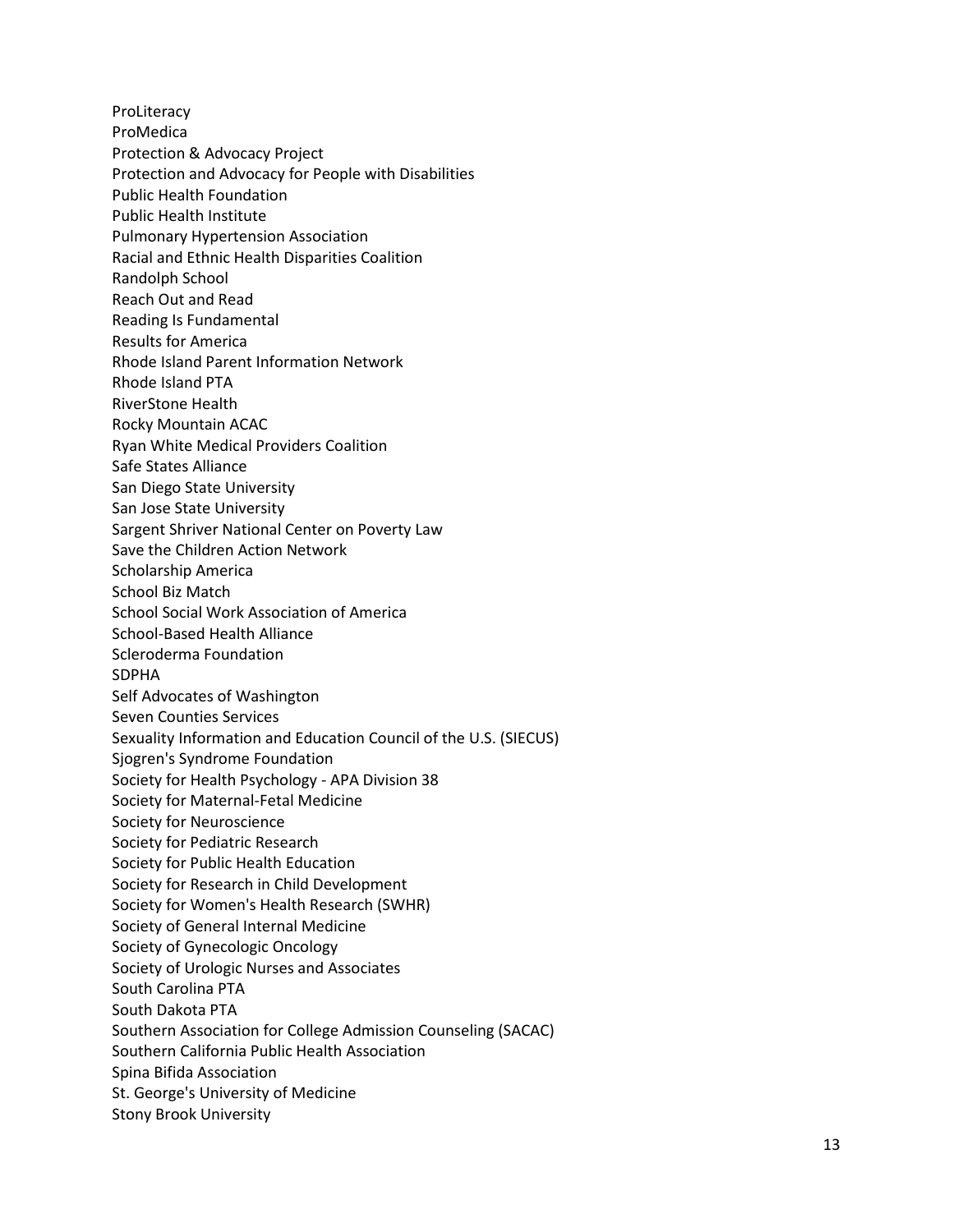Student Aid Alliance Student Public Health Association of Missouri Student Support Services TRIO MSU Billings Suffolk University Upward Bound Teach For America Teacher Education Division of the Council for Exceptional Children TESOL International Association Texas Association for College Admission Counseling Texas Association of Museums Texas Association of School Business Officials Texas Association of Student Special Services Program Texas Public Health Association The AIDS Institute The American Association for Marriage and Family Therapy The American Geriatrics Society The Arc The Arc Central Chesapeake The Arc of Illinois The Arc of Massachusetts The Arc of Shelby County The Arc of Ventura County The California State University The Cave Institute The Center for APA Women The Children's Alliance The Children's Campaign The Clinical Research Forum The Coalition for the Life Sciences The Corps Network The Gerontological Society of America The Jewish Federations of North America The Marfan Foundation The National Campaign to Prevent Teen and Unplanned Pregnancy The Society for Healthcare Epidemiology of America The Society for the Psychological Study of Social Issues The Sturge-Weber Foundation The Swan Project Tourette Association of America Transplant Recipients Organization International (TRIO) Transplant Support Organization TRIO New Mexico Trust for America's Health Tufts Medical Center Tuskegee University College of Veterinary Medicine, Nursing, and Allied Health UNCF United Spinal Association United States Brain Injury Alliance United States Breastfeeding Committee United Way of King County